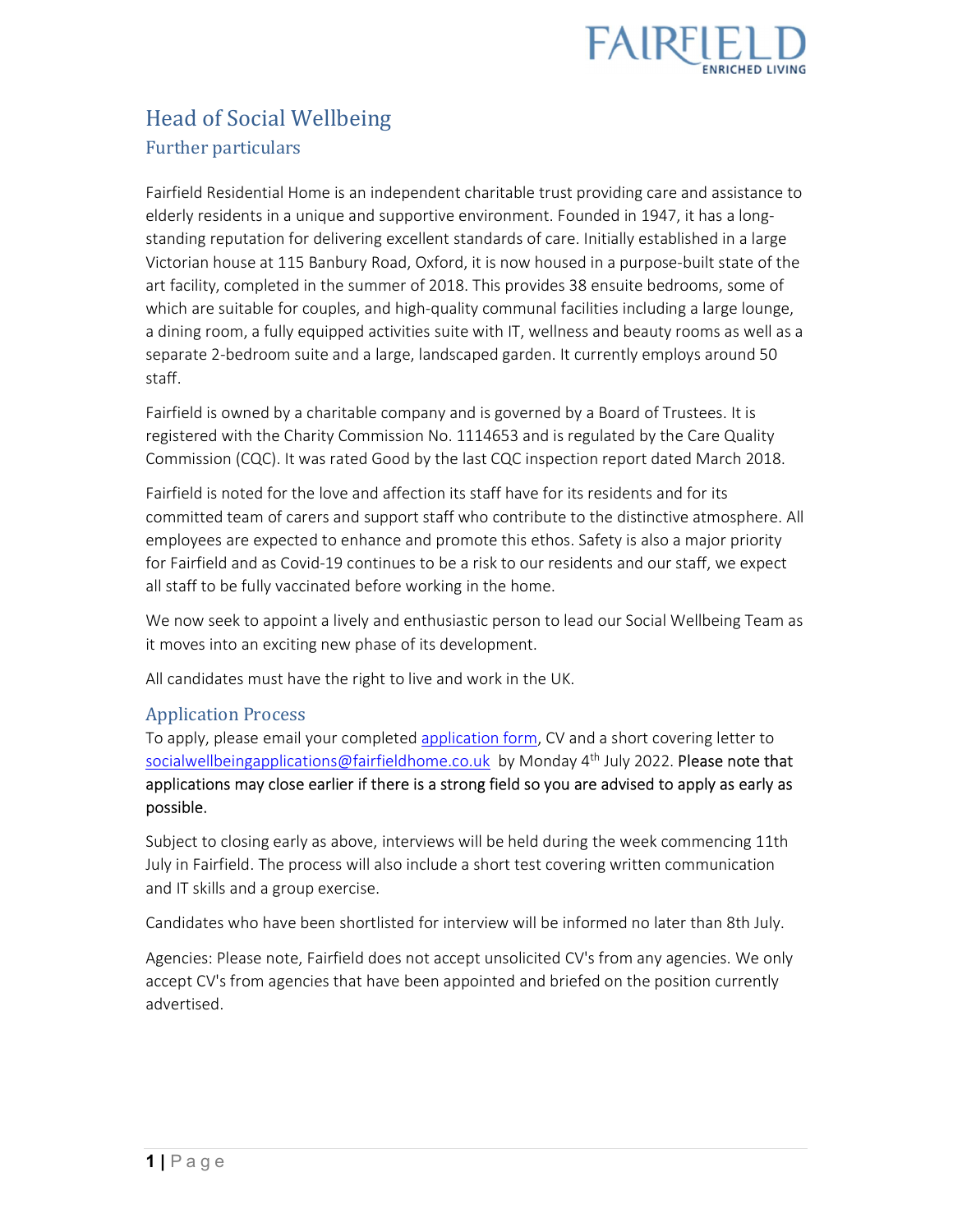

## JOB DESCRIPTION

| <b>JOB TITLE</b>    | <b>Head of Social Wellbeing</b>                                  |
|---------------------|------------------------------------------------------------------|
| <b>REPORTING TO</b> | <b>Assistant Manager</b>                                         |
| <b>HOURS</b>        | 37.5                                                             |
| <b>SALARY</b>       | £27,885 without NAPA Level 3, £29,279 with NAPA level 3          |
| <b>JOB PURPOSE</b>  | To lead the delivery of the Fairfield social wellbeing programme |

### Introduction

This Job Description is intended to provide a clear framework for the job holder to guide them in the requirements of the job. It indicates only the main responsibilities and competencies of the post and is not intended to be an exhaustive list. It is the job holder's duty to ensure that they are familiar with all procedures and policies relevant to the job.

## Overview of Main Responsibilities (What the job involves)

| Key                                                 | To maintain the 'Vision and Values' of the service in every decision taken<br>➤                                                                                                                                                                                                                                                                                                                                                                                                                                                                     |
|-----------------------------------------------------|-----------------------------------------------------------------------------------------------------------------------------------------------------------------------------------------------------------------------------------------------------------------------------------------------------------------------------------------------------------------------------------------------------------------------------------------------------------------------------------------------------------------------------------------------------|
| Responsibilities                                    | With the support of the Assistant Manager, to develop, maintain and<br>➤<br>manage a responsive programme of activities and social interaction that<br>meets all residents' needs with consideration of the whole person in<br>each case using a person-centred approach<br>To provide an interface between Fairfield and the local community and<br>➤<br>prospective residents                                                                                                                                                                     |
|                                                     | To deliver the programme and provide support to residents in group<br>➤<br>activities and in one to one situations                                                                                                                                                                                                                                                                                                                                                                                                                                  |
|                                                     | To manage the Social Wellbeing Team<br>➤                                                                                                                                                                                                                                                                                                                                                                                                                                                                                                            |
|                                                     | To carry out administrative tasks associated with the social wellbeing<br>➤<br>programme                                                                                                                                                                                                                                                                                                                                                                                                                                                            |
| Developing and<br>managing the<br><b>Activities</b> | $\triangleright$ To ensure that the programme effectively supports wellbeing and<br>promotes higher quality of life through meaningful occupation for<br>residents                                                                                                                                                                                                                                                                                                                                                                                  |
| Programme                                           | To make sure that each resident has regular input into the programme<br>➤                                                                                                                                                                                                                                                                                                                                                                                                                                                                           |
|                                                     | To organise and manage the monthly activities schedule<br>➤<br>To facilitate and promote participation from residents and social<br>➤<br>wellbeing team in external academic research<br>To arrange parties/events held at Fairfield and allocate staffing where<br>➤<br>appropriate<br>Take the lead in drawing up action plans following external audit, internal<br>➤<br>audit, satisfaction surveys, residents' meetings and root cause analyses<br>and take the lead for action points highlighted in your area of allocated<br>responsibility |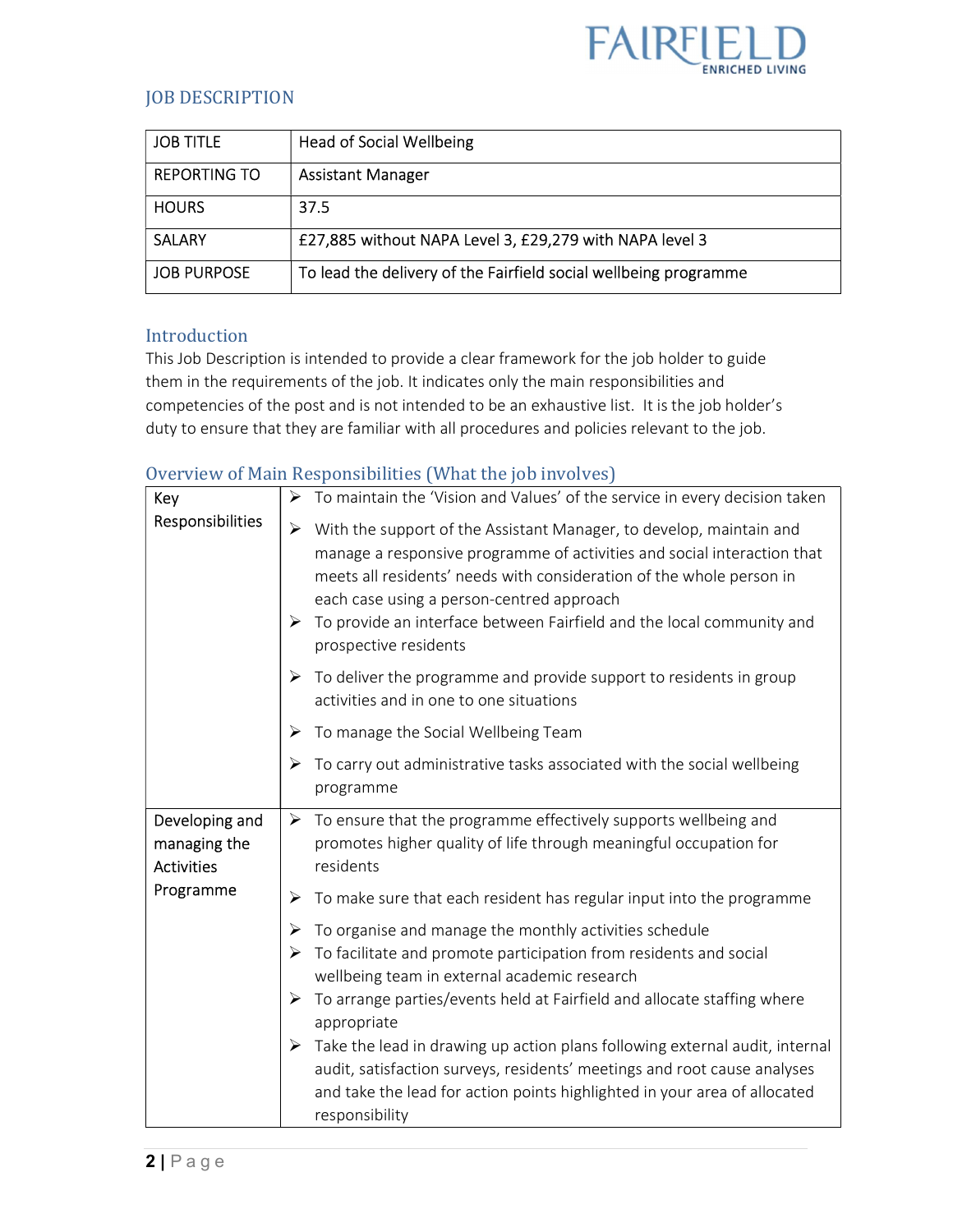

|                             | Make sure that action points are followed up and completed within<br>$\blacktriangleright$                                                                |
|-----------------------------|-----------------------------------------------------------------------------------------------------------------------------------------------------------|
|                             | agreed time frames                                                                                                                                        |
|                             | Keep an accurate record of residents' attendance and engagement with<br>➤<br>the activities offered                                                       |
|                             | Evidence any changes in behaviours and report these to Team<br>➤                                                                                          |
|                             | Leaders/Seniors on shift                                                                                                                                  |
|                             | $\triangleright$ Liaise with Keyworkers, Team Leaders and Senior Carers to ensure that                                                                    |
|                             | accurate social wellbeing care plans are in place as well as feeding into                                                                                 |
|                             | the general care plans for residents                                                                                                                      |
| Relationship                | Lead the delivery of the Fairfield Social Club<br>➤                                                                                                       |
| with the local<br>community | Assist with Fairfield's Carers Days<br>➤                                                                                                                  |
|                             | Ensure that Fairfield's neighbours are aware of outdoor events and<br>➤<br>potential noise where necessary in order to maintain positive<br>relationships |
| Programme                   | Encourage and support residents to engage in the group activities<br>➤                                                                                    |
| delivery                    | Enable and support residents to enjoy minibus trips out of the home<br>➤                                                                                  |
|                             | Carry out one-to-ones with residents who remain in their rooms or who<br>➤<br>may need additional wellbeing support                                       |
|                             | Use the PCS system to monitor and highlight social wellbeing needs of<br>➤<br>residents and monitor general engagement with the programme                 |
|                             | Use the PCS system to evidence interaction with each resident<br>➤                                                                                        |
|                             | Communicate with families where appropriate to organise activities such<br>➤<br>as Video calling with residents                                           |
| <b>Staff</b>                | Assist in the recruitment of new social wellbeing team members<br>➤                                                                                       |
| management                  | $\triangleright$ Perform the supervisions and appraisals of the social wellbeing team                                                                     |
|                             | Participate in the induction, training and development of new team<br>➤                                                                                   |
|                             | members                                                                                                                                                   |
|                             | Manage the rota for social wellbeing staff<br>➤                                                                                                           |
|                             | Support the team to make sure there are regular entries on social<br>➤<br>wellbeing in all relevant documentation within the plan of care                 |
|                             | Assist with recruitment of volunteers to support the social wellbeing<br>➤                                                                                |
|                             | programme                                                                                                                                                 |
| Administration              | Maintain all risk assessment templates for every activity<br>➤                                                                                            |
|                             | Perform location risk assessments prior to external trips<br>➤                                                                                            |
|                             | Perform internal audits as requested<br>➤                                                                                                                 |
|                             | Maintaining an audit trail for purchases made using your Fairfield credit<br>⋗                                                                            |
|                             | card and comply with all agreed procedures and rules for its use                                                                                          |
|                             | Book activities and professional visits (hairdressing etc.). Liaise with<br>➤                                                                             |
|                             | suppliers and raise purchase orders for social wellbeing related                                                                                          |
|                             | purchases in line with agreed procedures                                                                                                                  |
|                             | Manage residents' newspaper accounts in line with agreed procedures<br>➤                                                                                  |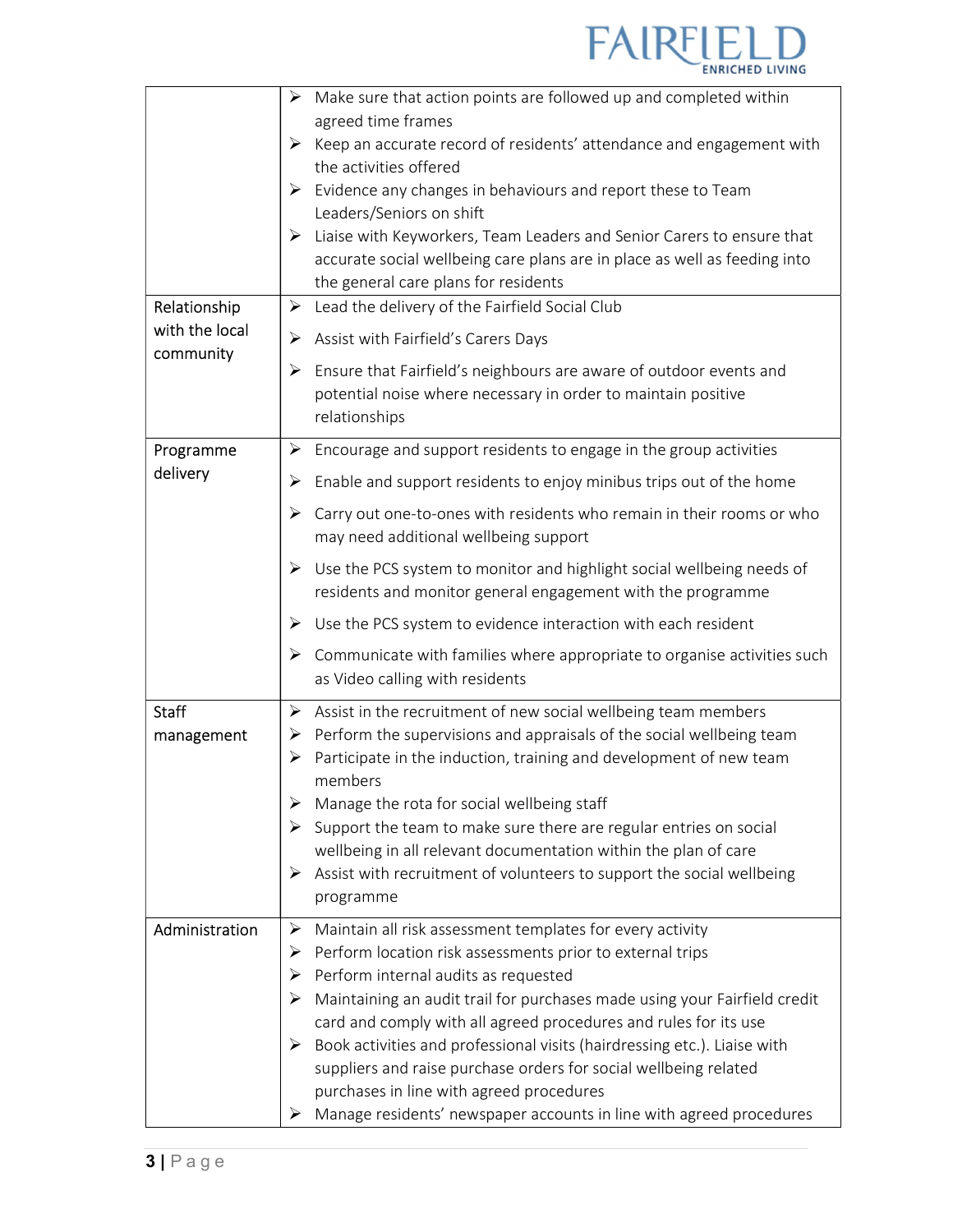

|       | $\triangleright$ Order and maintain stock for the tuck-shop and maintain and display up-   |
|-------|--------------------------------------------------------------------------------------------|
|       | to-date price list and tuck-shop accounts in line with agreed procedures                   |
| Other | $\triangleright$ To work under the general direction of the Assistant Manager to           |
|       | understand and fulfil key responsibilities                                                 |
|       | $\triangleright$ All staff are required to respect the confidentiality of all matters that |
|       | they might learn in the course of their employment. All staff are                          |
|       | expected to respect and have a working knowledge of GDPR.                                  |
|       | $\triangleright$ All staff must ensure that they are aware of their responsibilities under |
|       | the Health and Safety at Work Act 1974.                                                    |
|       | To keep up to date with Fairfield's policies procedures and protocols and<br>➤             |
|       | apply them at all times                                                                    |
|       | $\triangleright$ To be prepared to undertake training as required to maintain and update   |
|       | all skills and knowledge to meet the needs of the service.                                 |
|       | $\triangleright$ To remain receptive to the changing needs of the service and to           |
|       | undertake any duties not covered in this document but falling within the                   |
|       | general scope of this role.                                                                |

## Relevant Competencies (How the job needs to be done)

| Competency           | Detail                                                                                                                                        | Essential/<br>Desirable |
|----------------------|-----------------------------------------------------------------------------------------------------------------------------------------------|-------------------------|
| Performance<br>Focus | $\triangleright$ An ongoing desire to learn and to achieve outstanding<br>standards of care                                                   | E                       |
|                      | $\triangleright$ Excellent time management and ability to prioritise your<br>workload and that of the activities team members when<br>on duty | F                       |
|                      | $\triangleright$ Flexibility in dealing with the needs of residents.                                                                          | E                       |
|                      | A safe and practical approach to work.<br>➤                                                                                                   | E                       |
|                      | Good timekeeping.<br>≻                                                                                                                        | E                       |
|                      | Accuracy and thoroughness in dealing with financial<br>➤<br>matters                                                                           | E                       |
| Effective            | Ability to establish and maintain good working<br>➤                                                                                           | E                       |
| Relationships        | relationships with staff and residents.                                                                                                       |                         |
|                      | A caring, empathetic and positive approach to residents<br>➤                                                                                  | E                       |
|                      | and to colleagues, helping to foster a warm and                                                                                               |                         |
|                      | comfortable environment in the home.<br>A willingness and an ability to work cooperatively with                                               | E                       |
|                      | ➤<br>colleagues to produce the best outcomes for the home.                                                                                    |                         |
| Communication        | Ability to communicate requests clearly and check<br>➤                                                                                        | E                       |
|                      | whether they have been understood                                                                                                             | E                       |
|                      | Ability to give feedback in a constructive and helpful way<br>➤                                                                               |                         |
|                      | $\triangleright$ Ability to check and ask for more information if requests<br>received are not understood                                     | E                       |
|                      | Ability to communicate well both in the written and<br>➤<br>spoken word.                                                                      | E                       |